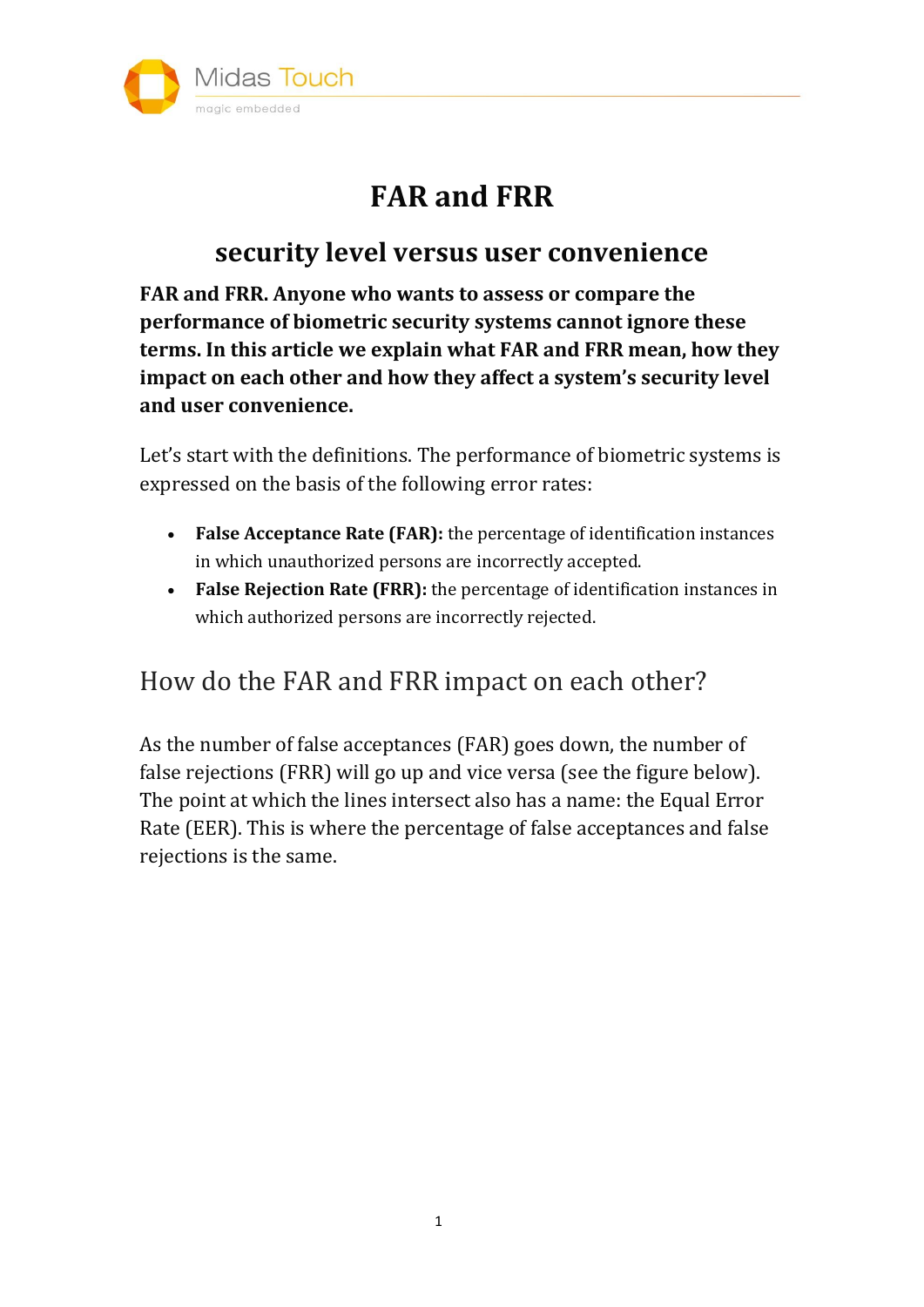

#### How does this affect the security level and user

#### convenience?

If you try to reduce the FAR to the lowest possible level, the FRR is likely to rise sharply. In other words, the more secure your access control, the less convenient it will be, as users are falsely rejected by the system. The same also applies the other way round. Do you want to increase user convenience by reducing the FRR? In this case the system is likely to be less secure (higher FAR).

#### Configuring the FAR and FRR in the software...

The FAR and FRR can usually be configured in a security system's software by adjusting the appropriate criteria so that they are more or less strict. We can conclude from the information above that this will result in a system that is more secure (but less user-friendly) or less secure (but more user-friendly).